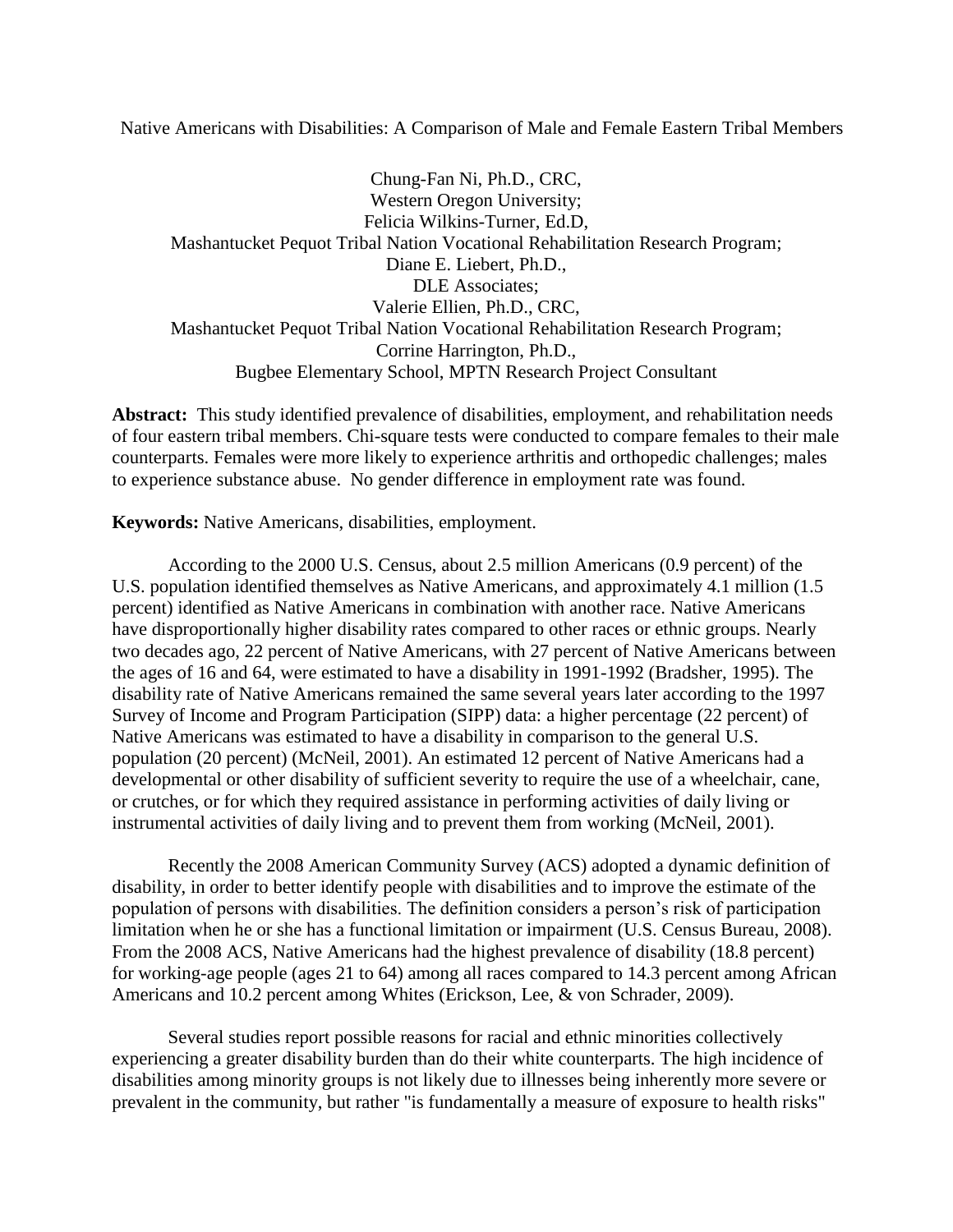(LaVeist, 1996, p. 24), including perhaps limited access to culturally sensitive treatments (U.S. Department of Health and Human Services, 2001). In addition, multiple factors need to be considered, including poverty, socio-demographic and cultural factors, inadequate resources, discrimination, and historical contexts (e.g., devastating population losses through war and disease, appropriation of aboriginal lands by governments, and loss of traditional economies) (Beals, Manson, Whitesell, Spicer, Novins, & Mitchell, 2005).

A socioeconomic disparity also exists among Native Americans with disability. In the 2008 ACS, the employment rate of working-age whites (ages 21 to 64) with disability in the U.S. was 41.1 percent, while employment of Native Americans with disability was only 36.5 percent (Rehabilitation Research and Training Center on Disability Demographics and Statistics, 2010). This indicates a special challenge for Native Americans with disability to find employment. The unemployment rate for all Native Americans at 15 percent, ages 16 and over, was higher compared to a rate for the general population of 6 percent. This is almost three times as high as the unemployment rate for the white population in 2003 (U.S. Bureau of Labor Statistics, 2003). Specifically, the unemployment rate was 22% for all non-gaming tribes and 15% for gaming tribes (Taylor & Kalt, 2005). According to U.S. Census Bureau (2004), the income level for Native Americans was 73 percent of the U.S. average, and the poverty rate (26 percent) was 2.6 times higher than that for whites and more than twice the average for all Americans (approximately 12 percent).

This disparity still exists even though estimates of unemployment rates for Native Americans are not shown separately by the U.S. Bureau of Labor Statistics after 2003 due to small number of survey respondents (Bowler, Ilg, Miller, Robison, & Polivka, 2003). The gap between Native American and White unemployment increased over the recession, and the jobs crisis for Native American may be even worse than the unemployment numbers reflected due to becoming discouraged and ceasing to look for jobs (Austin, 2009).

The gender differences in health conditions have been well discussed among general populations (Bird & Rieker, 2008; Idler, 2003, Yang & Lee, 2009). In 2008, 12.4 percent of females of all ages and 11.7 percent of males of all ages in the U.S. reported a disability (Erickson, Lee, & von Schrader, 2009). Women in general have, on average, more nonfatal chronic conditions (Bird & Rieker, 2008), physical disabilities (Yang & Lee, 2009), functional limitations (Rohlfsen, 2008), and depression and anxiety disorders (Bird & Rieker, 2008; Rohlfsen, 2008; Yang & Lee, 2009), while men have higher odds of problem drinking, substance abuse (Bird & Rieker, 2008; Rohlfsen, 2008), and life-threatening chronic disease (Bird & Rieker, 2008).

Contrary to common belief, Bradsher (1995) reported that there were no significant differences observed between disability rates for Native American men and women and those between the ages of 15 and 64. After more than a decade, there are only a handful of studies reporting the prevalence of disabilities and health conditions among Native American women. Research on Native Americans has been limited due to the small size of this population, its heterogeneity, surveys of organizations serving Native Americans (e.g., tribal representatives, independent living centers), or analyses on administrative data instead of tribal members (National Council on Disability [NCD], 2003). Existing studies suggest that Native Americans,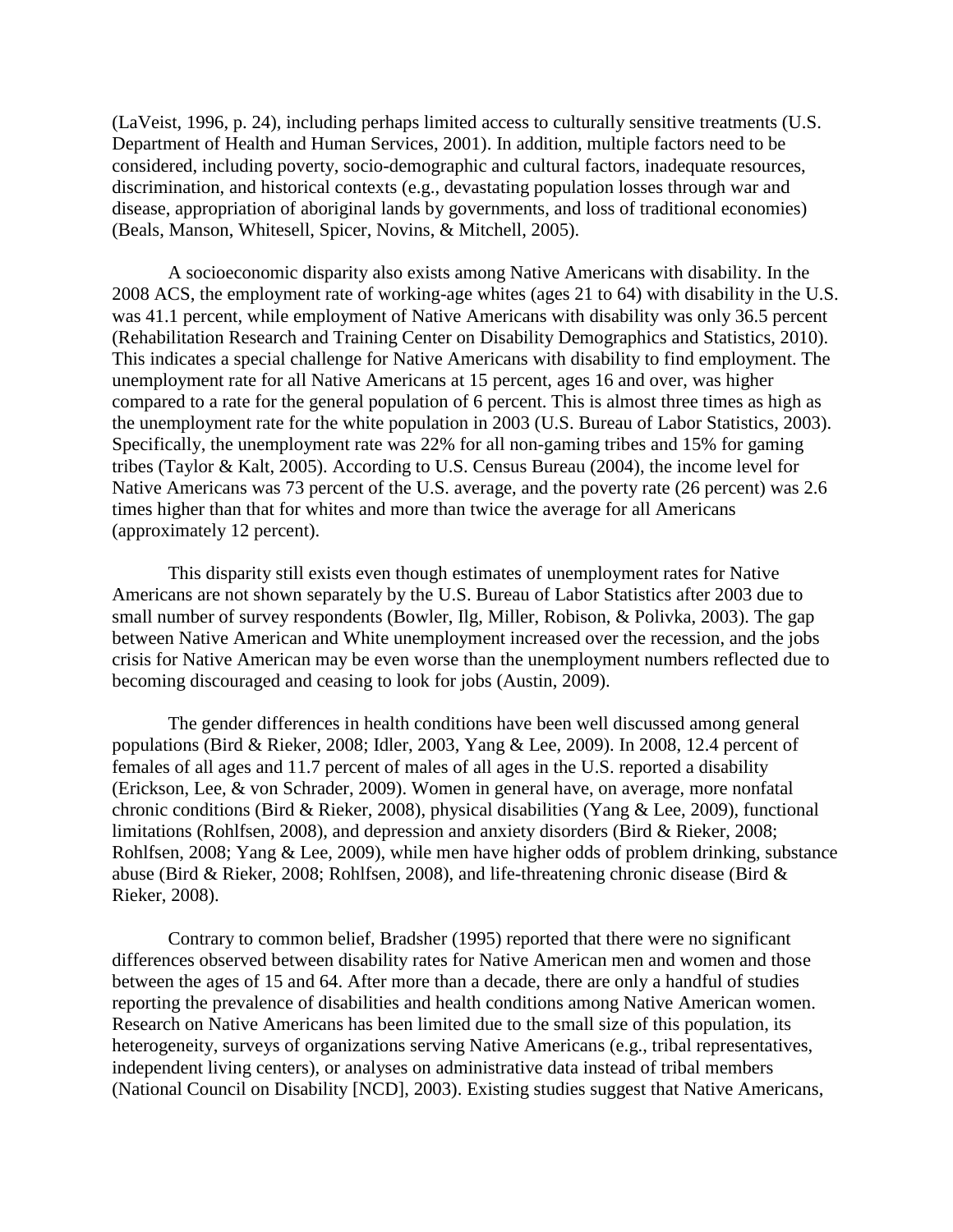both men and women, experience a disproportionate burden of various disabilities (Huang et al., 2006; NCD, 2003). There have been several studies on the rehabilitation needs of Native Americans with western tribes and Native Americans as a whole (Schacht, Gahungu, White, LaPlante, & Menz, 2000). Marshall, Johnson, Martin, Saravanabhavan, & Bedford (1992) used a community-based approach and the Participatory Action Research model to identify incidence of disabilities and rehabilitation needs of Native Americans in Denver, Colorado. However, there has been scarce research on the health and disability needs of Native Americans with disabilities in eastern tribes.

To address the issue of this lack of awareness regarding eastern tribes' health and rehabilitation needs, the authors have conducted a series of studies and reported results elsewhere (Ni, Wilkins-Turner, Ellien, Harrington, & Liebert, 2008; Ni, Wilkins-Turner, Liebert, & Ellien, 2008; Ni, Wilkins-Turner, Liebert, Ellien, & Harrington, 2009). Continuing previous efforts, this study further explored the disabilities and employment status among Native American men and women in four eastern tribes. The purpose of this study was to identify the prevalence of disabilities of females from four eastern tribes as compared to their male counterparts. This study also examined functional limitations in daily activities, employment status, and receipt of public services.

The following research questions were addressed:

- 1. What was the prevalence of major disability among Native American men and women (age 16 and above) from four eastern tribes?
- 2. What was the prevalence of major disability among working-age (21-64) Native American men and women from four eastern tribes?
- 3. Was there significant difference between disability rates of Native American men and that of women from eastern tribes?
- 4. Was there significant difference between Native American men and women from eastern tribes in the proportions of major disabilities?
- 5. What were the functional limitations due to disabilities and rehabilitation needs?
- 6. Was there significant difference between Native American men and women from eastern tribes in the proportions of employment?
- 7. Was there significant difference between Native American men and women from eastern tribes in the proportions of concerns related to finding and keeping jobs?

### *Method*

### **Participants**

A convenience sampling approach was used for this study and participation was voluntary. In the early stages of data collection (2004-2006), random sampling from tribal rolls was possible. Later, during 2007-2008, barriers to the access of tribal rolls arose and research technicians actively recruited tribal members to participate, resulting in a predominantly convenience sampling throughout the study.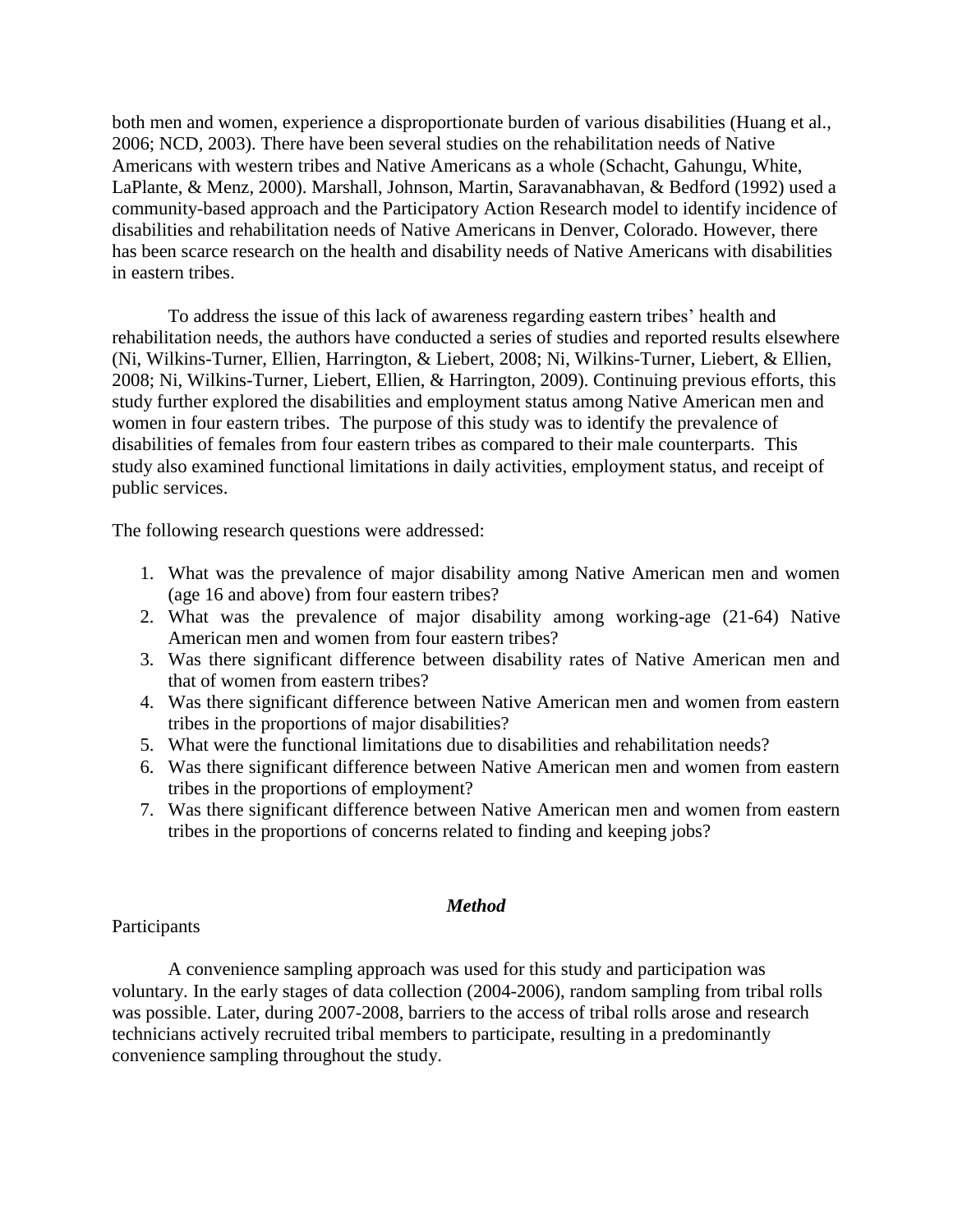30% of all tribal members from four eastern tribes, with and without disabilities, were recruited from tribal rolls. A total of 858 tribal members were invited to participate in a 30 minute face-to-face screening interview with structured questions about health, mental health, disability and employment. Participation in the screening interview was voluntary. All participants received an incentive under \$10 in appreciation for their time. From screening interview, tribal members with disabilities were identified using four primary criteria based on self-report: (a) ages 16 and above, (b) a Native American with at least one disability that limited their daily functions; (c) alcoholism was not the primary disability, and (d) a member of the tribal roll of four eastern tribes.

#### **Instrumentation**

 An Advisory Council from eastern tribes, with representation from each of the tribes, was formed to promote a culturally sensitive research design and provide expert opinions regarding the content of survey questions in the initial stage. The survey was adapted from a survey used by Marshall and her colleagues (1992), which had an inter-rater reliability of 97.9%. The interrater reliability for the instrument used in this study was 98.6%. All of the disability related items consisted of statements that were answered either "Yes" or "No". For example, one of the questions is, "Do you have a disability or one of the following health conditions? Yes or No."

### Procedure

This study is part of a five-year research project that focuses on the health and service needs of Native Americans with disabilities from four eastern tribes. This study applied the Participatory Action Research model to facilitate collaboration among four eastern tribes in the planning and implementation of community-based research. This collaboration between the research team and the Advisory Council continued throughout the five-year study period. In addition, this culturally appropriate network comprised tribal leaders who advised the research team and referred competent Native American research technicians.

Beginning in 2004, tribal council members selected research technicians from each of the participating tribes, with a goal of interviewing 30% of tribal members over 16 years of age. To ensure consistency of interviewing procedures among the Native American research technicians, a mandatory three-day training was offered prior to collecting survey data. The training consisted of a reading of the needs assessment survey, question by question, answering concerns and modeling in response to the questions. Role-playing and observation during interviews were used as an evaluation tool to ensure that research technicians were adequately trained. Research technicians conducted individual interviews in various locations, including tribal members' homes, tribal offices, and tribal events.

Between 2004 and 2008, 35 trained tribal research technicians conducted a screening interview to identify tribal members with disabilities. Tribal members having one disability limiting daily function or two disabilities and more were included for the study. The results of that survey were reported elsewhere (Ni, Wilkins-Turner, Ellien, et al., 2008). From that survey, 160 tribal members with disabilities were identified and invited to participate in this presented study and complete a survey on employment and rehabilitation needs. The interview was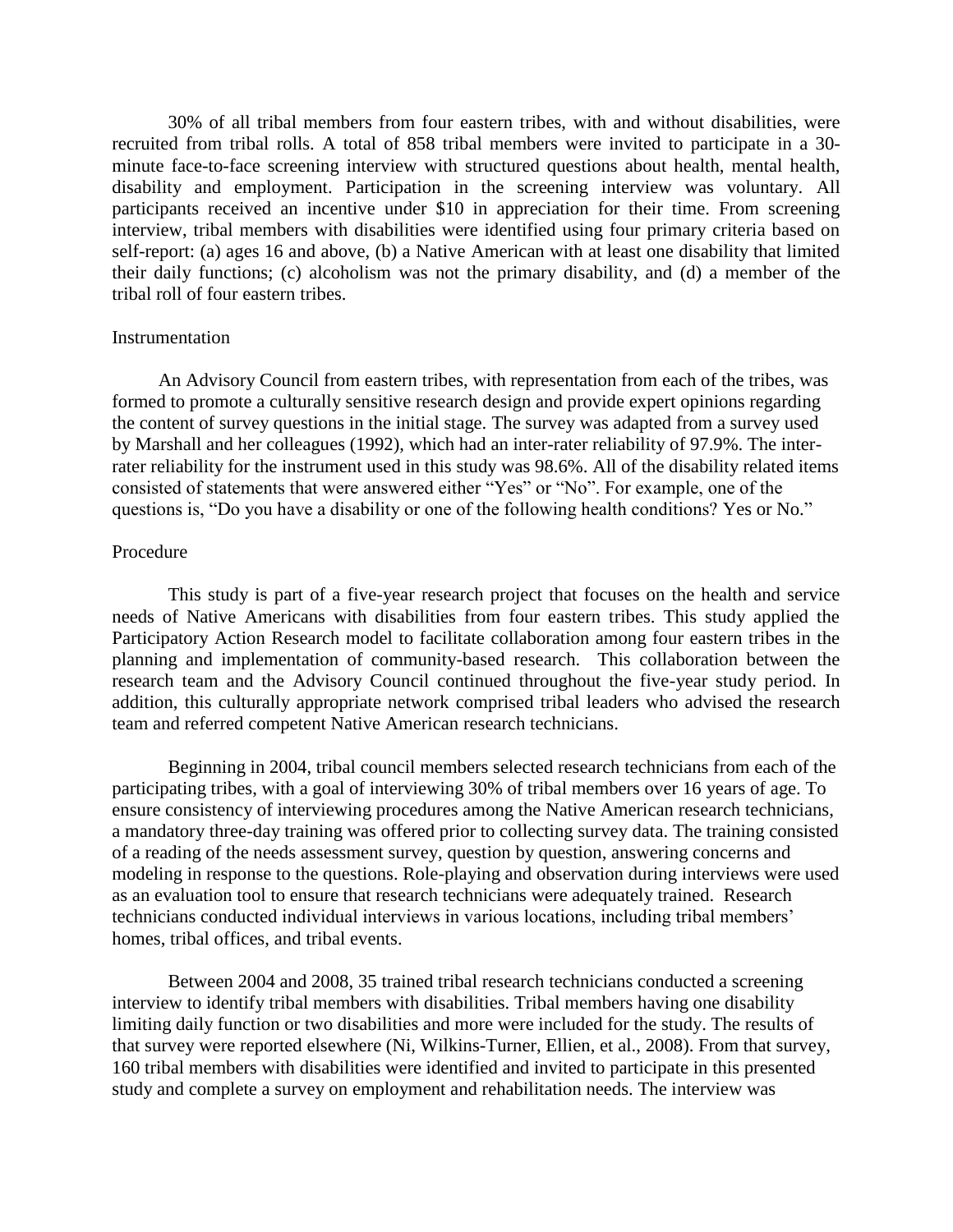approximately 50 minutes in length. Research technicians were paid \$50 for each interview completed, plus providing compensation for travel costs.

## Data Analysis

Both descriptive and inferential procedures were used to analyze the data collected. The level of significance, α, for all statistical tests was set at .05, and all statistical analyses were conducted with SPSS. Chi-square tests were conducted to compare the differences between 98 females and their 62 male counterparts in terms of disability rates, employment status, and rehabilitation needs. The following assumptions of chi-square were checked before conducting the tests: independence of observation, normality, and inclusion of non-occurrences.

#### Results

## Participants

Tribal members from four eastern tribes participated in the study. Research technicians using the disability screening survey interviewed 858 tribal members and identified 174 tribal members (20.5 percent) above 16 years of age as having disabilities (see Table 1). Among those, 154 (88.5 percent) participated in the current study with 59 (38.3 percent) being males and 95 (61.7 percent) females. The average age was 49 years; with males averaging 47 and females 50, the age range was 17 to 86. Almost all of the participants lived in small towns, suburbs, or cities in the northeast states.

|                 | Total in screening<br>survey |         | Tribal members with<br>disabilities | Disability<br>rate |         |
|-----------------|------------------------------|---------|-------------------------------------|--------------------|---------|
|                 | number                       | percent | number                              | percent            | percent |
| All (age 16 and | 858                          | 100     | 176                                 | 100                | 20.5    |
| above)          |                              |         |                                     |                    |         |
| Male            | 396                          | 46      | 62                                  | 39                 | 15.7    |
| Female          | 462                          | 54      | 99                                  | 61                 | 21.4    |
| Working-age*    | 785                          | 100     | 128                                 | 100                | 16.3    |
| Male            | 372                          | 47      | 51                                  | 40                 | 13.7    |
| Female          | 413                          | 53      | 77                                  | 60                 | 18.6    |

# **Table 1. Prevalence of Disability by Gender from Screening Survey**

\* age 21-64

Prevalence of Disability

The prevalence of disability for all participants above 16 years of age was 20.5 percent, and for working-age participants (ages 21 to 64) 16.3 percent. Disability rates between all females (21.4%) and males (15.7%) were significantly different  $[X^2(1, N=858) = 4.66, p=.03]$ , and between working-age females and males were not significantly different  $[X^2(1, N=785) = 3.49, p=.06]$ . As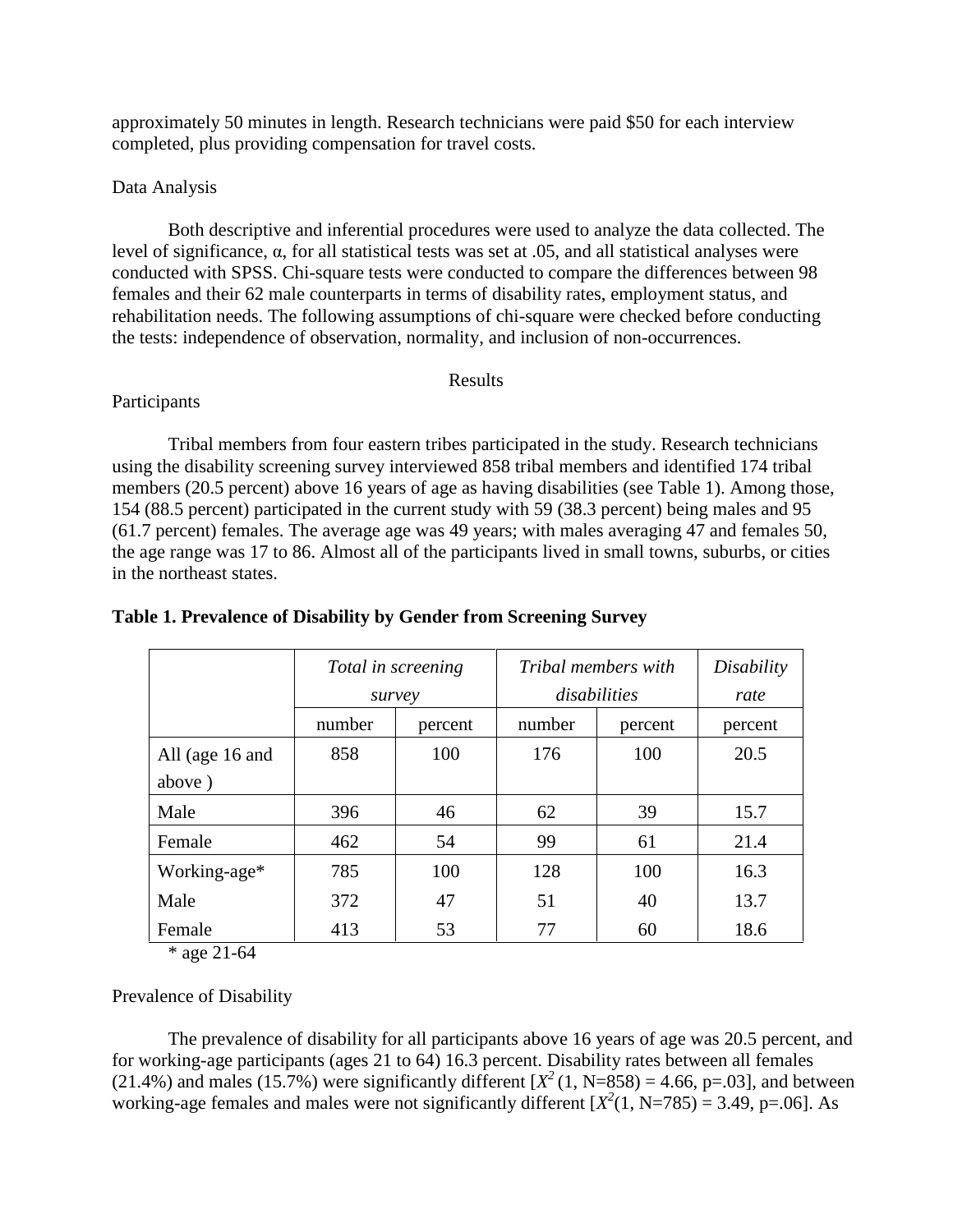shown in Table 2, the most prevalent physical disabilities for males and females include hypertension, eye conditions, arthritis, obesity, diabetes, orthopedic disorders, and heart problems.

Over a third (36%) had one or more mental health conditions, with anxiety (25.5%) and chronic depression (18.8%) the most prevalent. Of the 54 with mental health conditions, 16% had one condition, 10% had two, and 10% had three to six mental health conditions. Substance abuse, including alcohol, non-prescription drugs and sniffing glue, was reported as a problem for 21 (13.9%); 13 (62%) of these had co-occurring mental conditions (four had one co-occurring mental condition, four had two to three co-occurring disorders, and five had at least four co-occurring mental conditions).

Females had significantly more arthritis  $[X^2(1, N=153) = 6.36$ , p=.01] and orthopedic disorder  $[X^2(1, N=150) = 6.37$ , p=.01], whereas males had significantly higher substance abuse  $[X<sup>2</sup>(1, N=150) = 4.1, p=.04].$ 

|                          | All $(n=154)$ |         | Male $(n=59)$  |         | Female $(n=95)$ |         | Comparisons |           |
|--------------------------|---------------|---------|----------------|---------|-----------------|---------|-------------|-----------|
|                          | number        | percent | number         | percent | number          | percent | Pearson     | $P$ value |
|                          |               |         |                |         |                 |         | Chi-        |           |
|                          |               |         |                |         |                 |         | Square      |           |
| Physical conditions      |               |         |                |         |                 |         |             |           |
| Hypertension             | 74            | 48.1    | 28             | 47.5    | 46              | 46.4    | 0.002       | 0.96      |
| Eye conditions           | 64            | 42.4    | 21             | 37.5    | 43              | 45.3    | 0.74        | 0.39      |
| Arthritis                | 58            | 37.7    | 15             | 25.4    | 43              | 45.3    | 6.36        | $0.01*$   |
| Obesity                  | 53            | 35.1    | 16             | 28.6    | 37              | 38.9    | 1.47        | 0.27      |
| <b>Diabetes</b>          | 43            | 28      | 14             | 23.7    | 29              | 31      | 0.99        | 0.32      |
| Orthopedic               | 39            | 25.8    | 8              | 14.3    | 31              | 32.6    | 6.37        | $0.01*$   |
| disorders                |               |         |                |         |                 |         |             |           |
| Heart problems           | 37            | 24      | 19             | 32.2    | 18              | 18.9    | 3.37        | 0.07      |
| Asthma                   | 34            | 22.1    | 9              | 15.3    | 25              | 26.3    | 2.7         | 0.1       |
| Mental health conditions |               |         |                |         |                 |         |             |           |
| Anxiety                  | 39            | 25.5    | 13             | 22.4    | 26              | 27.4    | 0.52        | 0.47      |
| Depression,              | 29            | 18.8    | 11             | 18.6    | 18              | 18.9    | 0.006       | 0.94      |
| chronic                  |               |         |                |         |                 |         |             |           |
| Substance abuse          | 21            | 13.9    | 12             | 21.4    | 9               | 9.5     | 4.1         | $0.04*$   |
| Bipolar disorder         | 11            | 7.1     | $\overline{4}$ | 6.8     | $\tau$          | 7.4     | 0.02        | 0.88      |
| Personality              | 7             | 4.6     | $\overline{2}$ | 3.6     | 5               | 5.3     | 0.24        | 0.62      |

**Table 2. Prevalence and Comparison of Major Physical and Mental Health Conditions by Gender**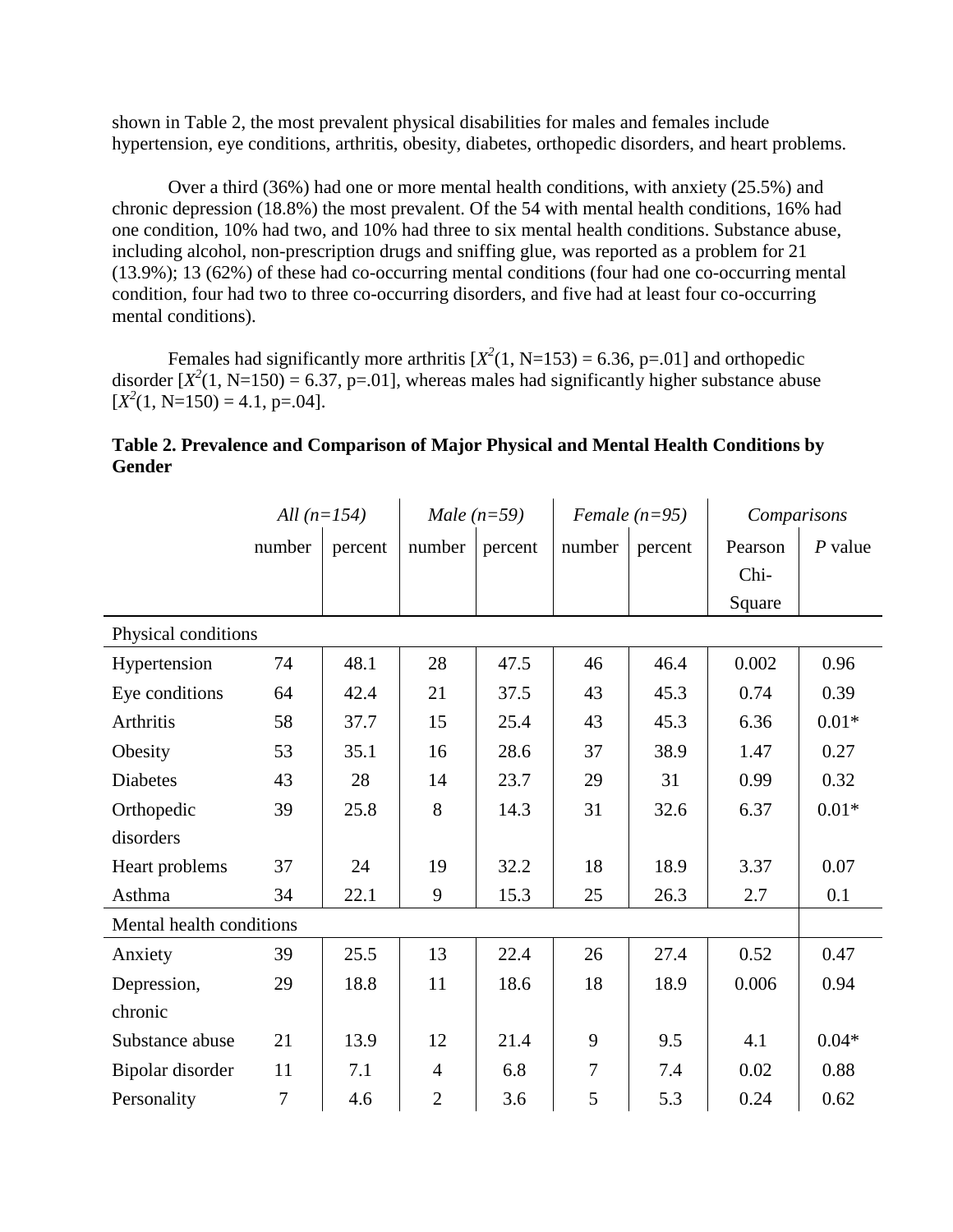| disorder        |                     |     |     |   |     |      |      |
|-----------------|---------------------|-----|-----|---|-----|------|------|
| Eating disorder |                     | 4.5 | 1.1 |   | 6.3 | 1.83 | 0.18 |
| Schizophrenia   |                     | 3.3 | 1.8 | 4 | 4.2 | 0.66 | 0.42 |
|                 | Note. $*$ p $< .05$ |     |     |   |     |      |      |

Self-Reported Functional Limitations and Needs

Disabilities limited all participants in doing the following: working on a job (48%), walking (41%), seeing (39%), and lifting (38%), with no statistical difference between males and females. Participants reported the following needs related to their disability:

- 44% (69) used medications with 12% (19) needing new or improved medications;
- 41% (63) used glasses and 24% (38) needed new or improved glasses;
- 10% (16) used a cane or a crutch and two (2) needed new cane/crutches;
- 5% (7) used a wheelchair and 1% (2) needed a new wheelchair.

### Employment

Of all participants, only 89 (56 percent) were working for pay; among those, 59 (68 percent) were employed full-time. There was no statistical difference of employment rate between males and females  $[X^2(1, N=149) = 0.12$ , p=.73]. The number one reason for having difficulty finding or keeping a job was disability (25 percent), and home responsibilities were a more significant reason for having difficulty finding or keeping a job for females than males  $[X<sup>2</sup>(1, N=134) = 6.72$ , p=.01]. Of those not working, 31 (43 percent) said they wanted a job, and of these, 20 (65 percent) had been looking for work (i.e. Internet, newspaper, temporary job service). However, only 3 percent received services from the state vocational rehabilitation agency to find a job, and over 70 percent did not know (at the time the survey was conducted) whether state VR would respond to their needs.

### Discussion

This study identified the prevalence of disability of Native Americans in four eastern tribes; 176 (20.5%) out of 858 tribal members were identified as having disabilities. Disability rates between females (21.4%) and males (15.7%) were significantly different. Females had significantly more arthritis and orthopedic disorder; whereas males had significantly higher substance abuse. Of all participants, only 56% were working for wages. There was no difference of employment rate between males and females.

### Prevalence of Disability

The prevalence of disability for all participants above 16 years of age was 20.5 percent and for working-age participants was 16.3 percent. These rates were lower than that of Native Americans between the age of 16 and 64 (27 percent) from the 2000 U.S. Census data (Waldrop & Stern, 2003) and were also lower than that of working-age Native Americans (18.8 percent) from the 2008 ACS (Erickson, Lee, & von Schrader, 2009).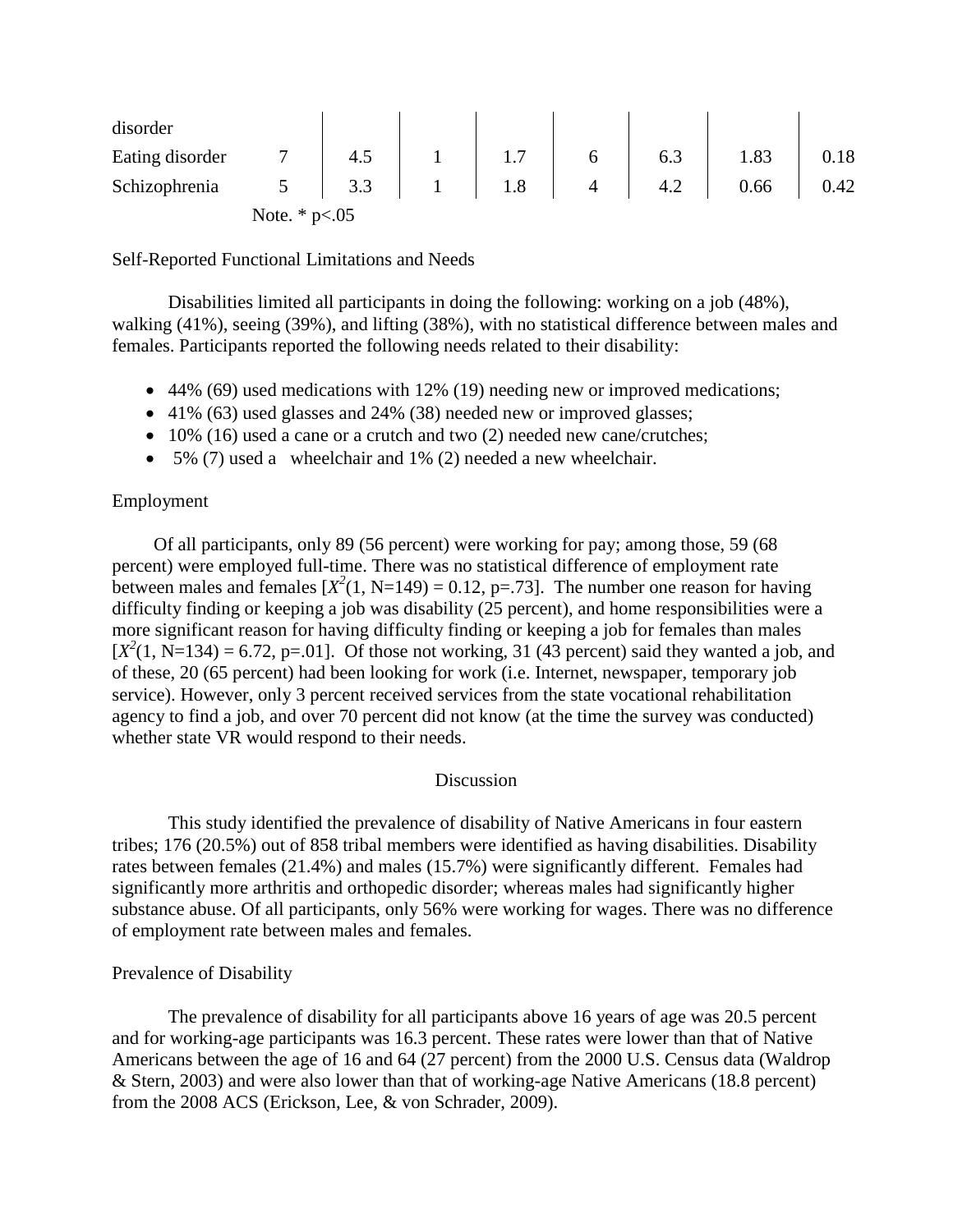One possible explanation for these lower disability rates is perhaps economic status which allowed access to good health care, including preventive health care, perhaps reducing the number of certain types of disabilities and health conditions. One of the four tribes had a high level of economic development and successful tribal businesses (e.g., hotels, casinos), which contributed to a higher household median income (approximately \$62,500) among participants than overall Native American households in 2003 (\$44,347).

One challenge of comparing disability rates is that the definition of disability is quite complex and variable; often resulting in inconsistent definitions of disability among different federal and state laws, public programs, insurance plans, and organizations (NCD, 2008). Statistics vary depending on the source of data, the definition of disability, and the type and severity of the disabilities included. In this study, the most prevalent physical disabilities for males and females include hypertension, eye conditions, arthritis, obesity, diabetes, orthopedic disorders, and heart problems. These results are somewhat different from an earlier study, in that the highest prevalent disabilities among continental Native Americans were diabetes (29 percent), emotional disabilities (22 percent), and learning disabilities (11 percent), while emotional disabilities (31.3 percent), learning disabilities (17 percent), and deafness or hardness of hearing (17 percent) were the most frequently reported disabilities among tribes in Alaska (Fowler, Seekings, Locust, Dwyer, & Duffy, 1995). Clay (1992) reported that the most frequently observed disabilities among Native Americans using independent living centers on reservations were spinal cord injury, diabetes, blindness, mobility disability, traumatic brain injury, deafness or/and hardness of hearing, orthopedic conditions, and arthritic conditions. Rates of each of these disabilities were not provided.

Another study suggested that of tribal members who received VR services from Native American VR programs in 2001, over 28 percent had a substance abuse problem, 22 percent had an orthopedic disability, 17 percent had a mental or emotional disability, and 15 percent had a learning disability (Hopstock, Baker, Kelley, & Stephenson, 2002). In the 2008 American Community Survey, the highest prevalence rate for all working age people (ages 21 to 64) was for ambulatory disability (5.4 percent), followed by cognitive disability (4.1 percent), and independent living (3.6 percent) (Erickson, Lee, & von Schrader, 2009).

Compared to these studies documenting prevalence of disability among Native Americans in various periods of time, it is likely that there was a different epidemiological trend in the four eastern tribes. For example, hypertension was not reported in those studies, but it is not uncommon in today's high stress environment for many individuals. However, the prevalence of hypertension in eastern tribes (48 percent) appeared to be higher than that of all Americans (31 percent) between age 45 and 54 (Centers for Disease Control and Prevention, 2005). In addition, individuals with mental illness are more likely to be diagnosed today than fifteen years ago. According to another study (Huang et al., 2006), Native Americans as a whole had significantly greater prevalence rates of alcohol use disorders, drug use disorders, mood disorders (i.e., depression, manic-depression disorder), anxiety disorders, and personality disorders compared to the general population.

Substance abuse might have been under-reported as it was lower (13 percent) in this population compared to the western tribes (24 percent) (Marshall et al., 1992) and others (Huang et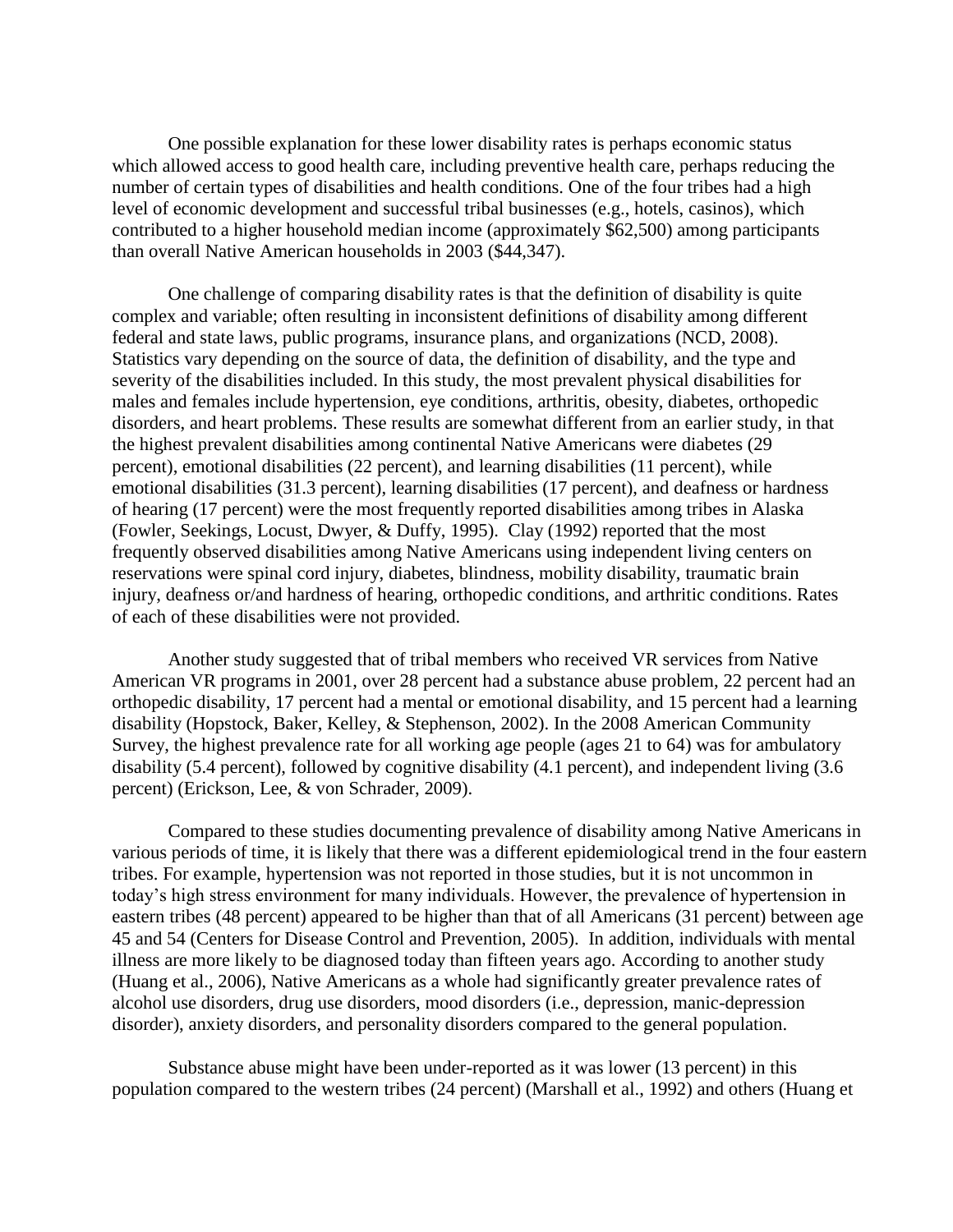al., 2006; Hopstock et al., 2002). Using the 1997 Rehabilitation Services Administration (RSA) 911 data, alcohol abuse or dependence was the most common disability among Native Americans who sought vocational rehabilitation services, followed by learning disabilities (9 percent) (Schacht, Gahungu, White, LaPlante, & Menz, 2000). Approximately 11 percent of Native Americans receiving VR services had a major diagnosis of alcohol abuse compared with only 4 percent of White, nearly 6 percent of Black, and less than 2 percent of Asian clients (Schacht et al., 2000).

### Gender Differences in Health

In this study, females above 16 years of age had significantly higher disability rates (21.4 percent) than males (15.7 percent)  $[X^2(1, N=858) = 4.66, p=.03]$ . Females had significantly more arthritis[ $X^2(1, N=153) = 6.36$ , p=.01] and orthopedic disorder  $[X^2(1, N=150) = 6.37$ , p=.01], whereas males had significantly higher substance abuse  $[X^2(1, N=150) = 4.1, p=.04]$ . This gender difference in physical and mental health can be influenced by a combination of social and biological factors, both directly and indirectly (Bird & Rieker, 2008).

The difference in health perception between men and women may have also contributed to the gender difference in health discrepancies, as the participants self-reported their disabilities. In a study of over 22,000 men and women in Britain, women were significantly less likely to rate their health as excellent regardless of social class (McFadden, Luben, Bingham, Wareham, Kinmonth, & Khaw, 2009). However, self-rated health is not as uniform as once thought. While some researchers reported that women on average assess their health to be worse than men (McFadden et al., 2009; Yang & Lee, 2009), others reported that females have the same or better self-rated health compared to males regardless of more physical limitations, acute and non-fatal chronic health conditions, and depressive symptoms (Rohlfsen, 2008). Even the same disease, depression, can be defined differently and carry varying levels of stigma in males and females (Johansson, Bengs, Danielsson, Lehti, & Hammarstro, 2009).

Difference in health-seeking behavior between men and women may also shape health discrepancies. One study reported that women are more likely to seek treatment earlier than men for similar symptoms (Gochfeld, 2009); while others argued that the ability to choose health among competing priorities is shaped by contextual factors (e.g., work and family obligations, communities, policy in a broad network of influence), rather than gender directly (Bird & Rieker, 2008). Because contextual factors differ across individuals, and often differ more generally across men and women, not everyone is similarly able to choose health (Bird & Rieker, 2008).

# Employment and Rehabilitation Needs

Despite only 56 percent of tribal members with disabilities working for wages, this sample had high household income. Financial support from family members was a common resource among them. There was no statistical difference of employment rate between males and females. However, male and female tribal members had different reasons for experiencing difficulty finding or keeping a job; disability was a common reason among men and home responsibilities was common among women.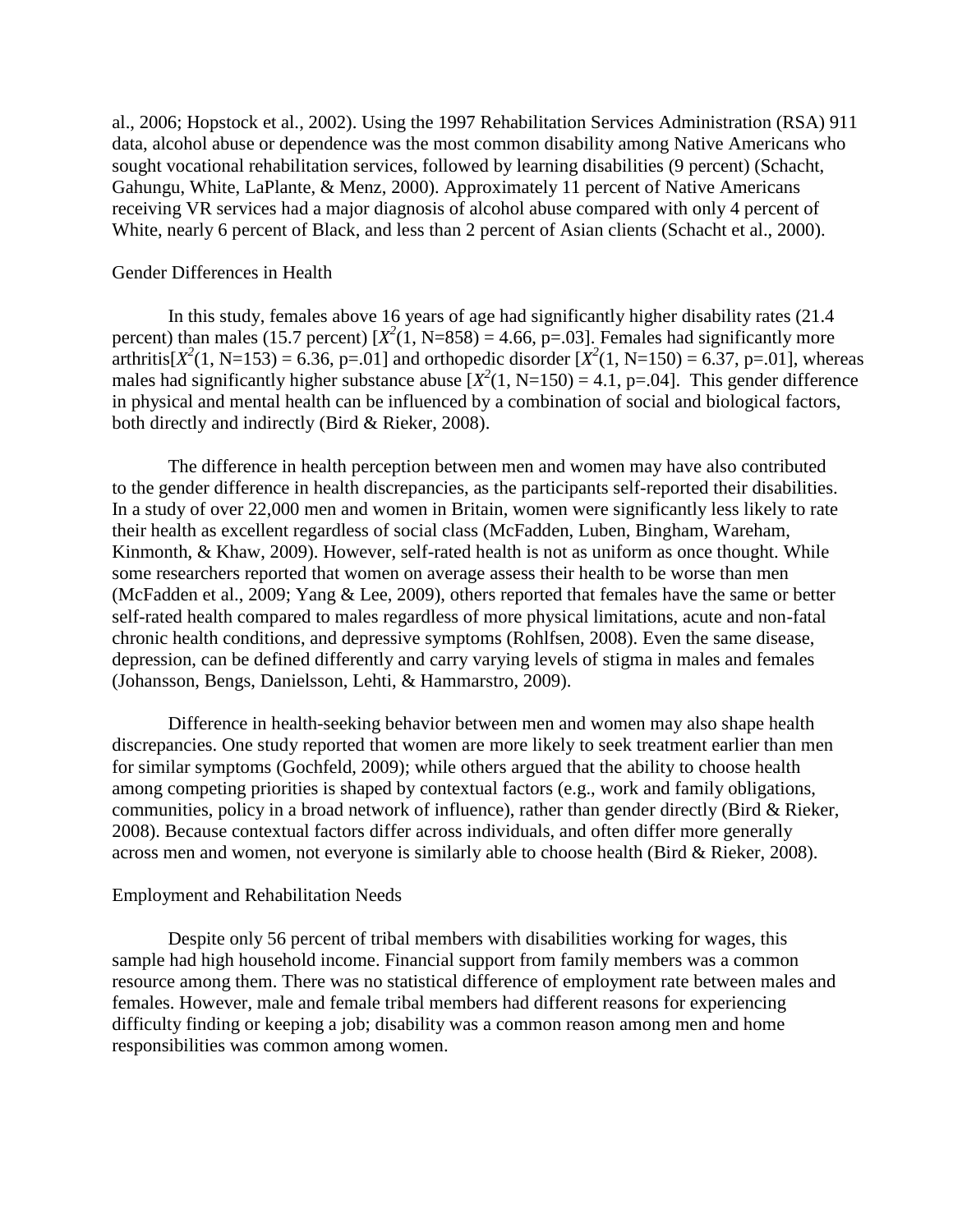Of those not working, 43 percent wanted a job but only 3 percent had utilized vocational rehabilitation (VR) agencies to find a job. VR agencies can provide services to tribal members with disabilities to achieve gainful employment. However, a majority did not know whether state VR would respond to their needs, which indicated a lack of knowledge and use of public health or social agencies. Participants minimally involved with social service agencies could relate to the stigma felt by tribal members with disabilities or a lack of trust of state agencies, and it is also likely due to either ineffective, or a lack of, cultural competence of service providers. Depending on tribal beliefs and values surrounding disability related terms, tribal members asked to self-report their disabilities may be reluctant to participate in programs that promote independent living objectives, vocational rehabilitation, or special education (NCD, 2003).

The fear of stigma often deters individuals from seeking help, and also remaining in service or treatment (U.S. Department of Health and Human Services, 2001). Moreover, tribal values are likely to affect the adequacy and comprehensiveness of many programs dealing with access to and services for Native Americans with disabilities as well as tribal members' willingness to participate in initiatives to reduce barriers (NCD, 2003). Consequently, effective strategies including education or health promotion programs are needed to reach out to Native Americans with disabilities and expand their contact with health providers and other services.

#### Capacity Building

Native American programs that fail to incorporate cultural beliefs will have difficulty in obtaining community support (NCD, 2003). With this in mind, this study incorporated the capacity building component to enhance the involvement of tribal members throughout the research process. This participatory action research method, which includes Native Americans in the design, data collection, and implementation process, has been recommended elsewhere as a means to ensure that research is culturally sensitive and findings are both accurate and relevant (Davis & Reid, 1999; NCD, 2003). One outcome of this study related to the capacity building component was an awareness of tribal members with disabilities that did not exist prior to this research project. Ni, Wilkins-Turner, Ellien, Harrington, & Liebert (2009), found that the research technicians hired for this study were the most valuable resources to inform participants about available services including a tribal Vocational Rehabilitation Program. The support network among research technicians, service providers, and tribal members was expanded via use of participatory action research, which may lead to improved VR outcomes. VR knowledge translation was evident (Ni, Wilkins-Turner, Ellien, et al., 2009).

The results of this study suggest several implications. First, to address the accessibility of social services with culturally relevant outreach to tribal communities, researchers should consider using Participatory Action Model as it is a highly effective approach with Native Americans. Second, health education programs within a community may be developed to promote health care, especially regarding highly prevalent disabilities. These education and information programs for the tribal community may emphasize health and wellness. They may also provide specific information about how to cope with mental illness and other disabilities in order to alleviate functional limitations related to work and independent living. To increase culturally relevant services, there is a need for making efforts to train, hire, and retain Native Americans in health related fields. Third, to make social services more accessible with culturally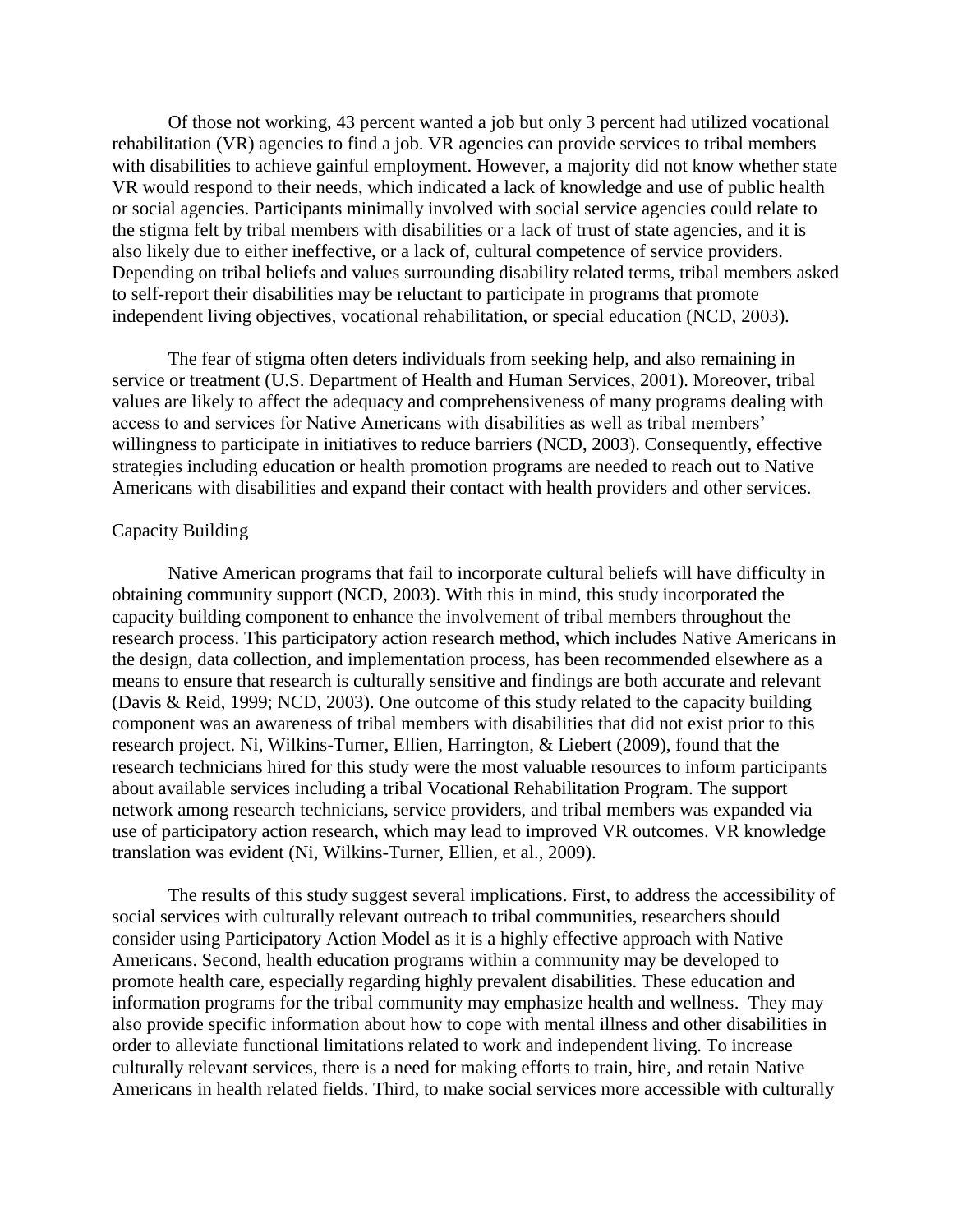relevant outreach to tribal communities, service providers may utilize community-based resources or direct contact by tribal members, councils and elders to establish a culturally appropriate network. This community-based study is an example of providing a unique opportunity for tribal members to learn firsthand about careers in health and disability research and to become resource persons for their respective tribes.

Limitations of this study include the use of convenience sampling, over-representation of women, and self-report. In addition, Native Americans' cultures, languages, traditions, and beliefs concerning health and disability are distinct across tribes (NCD, 2003). These differences among four tribes were not discussed due to the scope of this study. Cause and effect was not examined in this study. Due to heterogeneity among Native American tribes, one should not make generalizations to Native Americans as a whole or to those in other geographic locations. Thus, one should be cautious in interpreting the data. Future research which continues to explore the disability, employment and health experience of Native Americans of the eastern tribes is warranted due to the continued marginalization of this culture within American society.

**Dr. Chung-Fan Ni, Ph.D., CRC,** is an assistant professor at Western Oregon University, Department of Rehabilitation Counselor Education. Dr. Ni has worked in the field of disability and employment related to underserved individuals

**Dr. Felicia Wilkins-Turner, Ed.D.,** has more than 30 years experience as an administrator, principle investigator, educator, policy maker and advocator in education and public health related to Native Americans.

.

**Dr. Diane E. Liebert, Ph.D.,** has over 30 years experience in the field of rehabilitation and special education as a researcher, evaluator, and consultant.

**Dr. Valerie Ellien, Ph.D., CRC**, has had a more than 30-year career in the field of rehabilitation counseling as an administrator, principle investigator, and educator.

**Dr. Corrine Harrington, Ph.D.**, completed a Ph.D. in clinical psychology at St. John's University in Jamaica, NY and a 6th year diploma in school psychology at the University of Connecticut in Storrs, CT. She also completed a two year residency in neuropsychology. She currently works as a clinician at the Hartford Hospital and as a school psychologist at Bugbee Elementary School in Connecticut.

# Authors' Note

This report is part of a five-year grant (2003-2008) from the National Institute on Disability and Rehabilitation Research (H133A031706) and the collaboration of four eastern tribes. The statements made are solely the responsibility of the authors.

Correspondence concerning this paper should be addressed to Chung-Fan Ni, Rehabilitation Counselor Education, Western Oregon University, 345 N. Monmouth Ave. Monmouth, OR 97361. Email: nic@wou.edu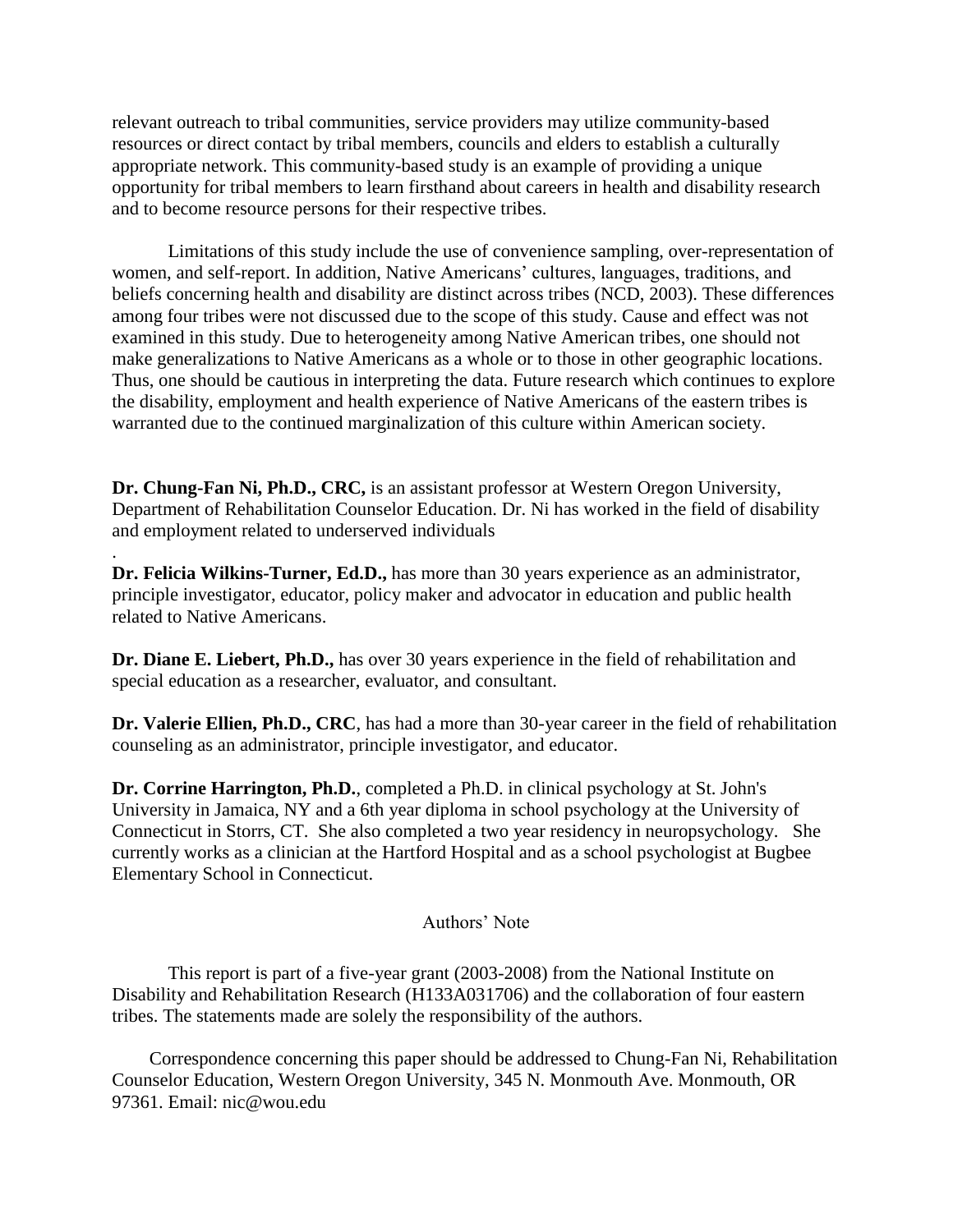### References

- Austin, A. (2009). *High unemployment: A fact of life for American Indians.* Retrieved from the Economic Policy Institute website http://www.epi.org/economic\_snapshots/entry/high\_unemployment\_a\_fact\_of\_life\_for\_a merican\_indians/
- Beals, J., Manson, S. M., Whitesell, N. R., Spicer, P., Novins, D. K., & Mitchell, C. M. (2005). Prevalence of DSM-IV disorders and attendant help-seeking in two American Indian reservation populations. *Archives of General Psychiatry, 62,* 99-108.
- Bird, C., & Rieker, P (2008). *Gender and health: The effects of constrained choices and social policies.* New York: Cambridge University Press.
- Bowler, M., Ilg, R. E., Miller, S., Robison, E., & Polivka, A. (2003). *Revisions to the Current Population Survey effective in January 2003.* Retrieved from Bureau of Labor Statistics website http://www.bls.gov/cps/rvcps03.pdf
- Bradsher, J. (1995). Disability among racial and ethnic groups. *Disability Statistics Abstracts, 10,* 1-4.
- Clay J. (1992). *A profile of independent living services for American Indians with disabilities living on reservations*. Retrieved from The University of Montana Rural Institute, Research and Training Center on Disability in Rural Communities (RTC:Rural) website http://rtc.ruralinstitute.umt.edu/Indian/profileofil.htm
- Centers for Disease Control and Prevention (2005, January 14). Racial/ethnic disparities in prevalence, treatment, and control of hypertension—United States, 1999-2002*. Morbidity and Mortality Weekly Report, 54,* 7-9. Retrieved from http://www.cdc.gov/mmwr/preview/mmwrhtml/mm5401a3.htm
- Davis, S. M. & Reid, R. (1999). Practicing Participatory Research in American Indian communities. *American Journal of Clinical Nutrition*, *69*, 755-759.
- Erickson, W., Lee, C., & von Schrader, S. (2009). 2008 Disability status report: The United States. Ithaca, NY: Cornell University Rehabilitation Research and Training Center on Disability Demographics and Statistics.
- Fowler, L., Seekings, T., Locust, C., Dwyer, K., & Duffy, S. (1995). *American Indian Disability Legislation Project: Findings of a national survey of tribal governments.* Missoula: University of Montana, Research and Training Center on Disability in Rural Communities.
- Gochfeld, M. (2009). Sex-gender research sensitivity and healthcare disparities. *Journal of Women's Health, 19,* 189-194. doi:10.1089/jwh.2009.1632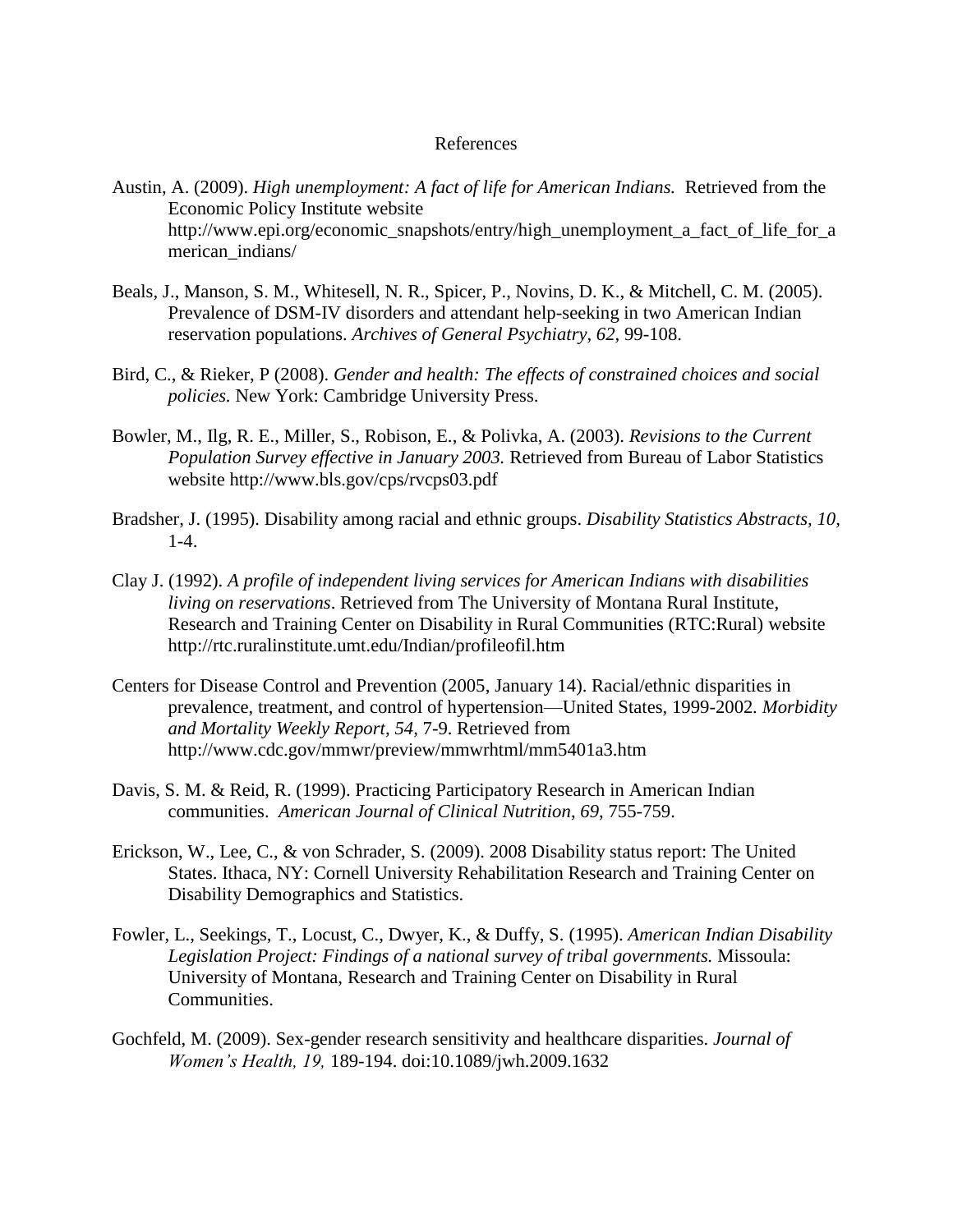- Hopstock, P. J., Baker, C. A., Kelley, J. E., & Stephenson, T. G. (2002). *Evaluation of the American Indian Vocational Rehabilitation Services Program.* Washington, DC: Rehabilitation Services Administration.
- Huang, B., Grant, B. F., Dawson, D. A., Stinson, F. S., Chou, S. P., Saha, T. D. … Pickering, R. P. (2006). Race-ethnicity and the prevalence and co-occurrence of Diagnostic and Statistical Manual of Mental Disorders, Fourth Edition, alcohol and drug use disorders and axis I and II disorders: United States, 2001 to 2002. *Comprehensive Psychiatry, 47*, 252-257.
- Idler, E. (2003). Gender differences in self-rated Health, in mortality, and in the relationship Between the two. *The Gerontologist, 43*, 372–75.
- Johansson, E. E., Bengs, C., Danielsson, U., Lehti, A., & Hammarstro, M. A. (2009). Gaps between patients, media, and academic medicine in discourses on gender and depression: A metasynthesis. *Qualitative Health Research, 19*, 633-644. doi:10.1177/1049732309333920
- LaVeist, T. A. (1996).Why we should continue to study race: An essay on race, racism and health. *Ethnicity and Disease, 6*, 21-29.
- Marshall, C. A, Johnson, M. J., Martin, W. E., Jr., Saravanabhavan, R. C. & Bedford, B. (1992). The rehabilitation needs of American Indians with disabilities in an urban setting. *Journal of Rehabilitation, 58*(2), 13-21.
- McFadden, E., Luben, R., Bingham, S., Wareham, N., Kinmonth, A. L., & Khaw, K. T. (2009). Does the association between self-rated health and mortality vary by social class? *Social Science Medicine, 68*, 275-280.
- McNeil, J. (2001). Americans with disabilities. *Current population reports: Household economic studies*. Retrieved from U.S. Census Bureau website http://www.census.gov/prod/2001pubs/p70-73.pdf
- National Council on Disability (2003). *Understanding disabilities in American, Native American, and Alaska Native Communities.* Washington, DC: Author.
- National Council on Disability (2008). Keeping track: National disability status and program performance indicators. Washington, DC: Author.
- Ni, C. F., Wilkins-Turner, F., Ellien, V., Harrington, C. & Liebert, D. E. (2008). Factors related to Mental health of Native Americans in eastern tribes. *Proceedings of Northeastern Educational Research, USA, 15*. Retrieved from http://digitalcommons.uconn.edu/nera\_2008/15/
- Ni, C. F., Wilkins-Turner, F., Ellien, V., Harrington, C. & Liebert, D. E. (2009). Community needs assessment of Native Americans and one year follow-up evaluation. *Proceedings of Northeastern Educational Research, USA, 5*. Retrieved from http://digitalcommons.uconn.edu/nera\_2009/5/